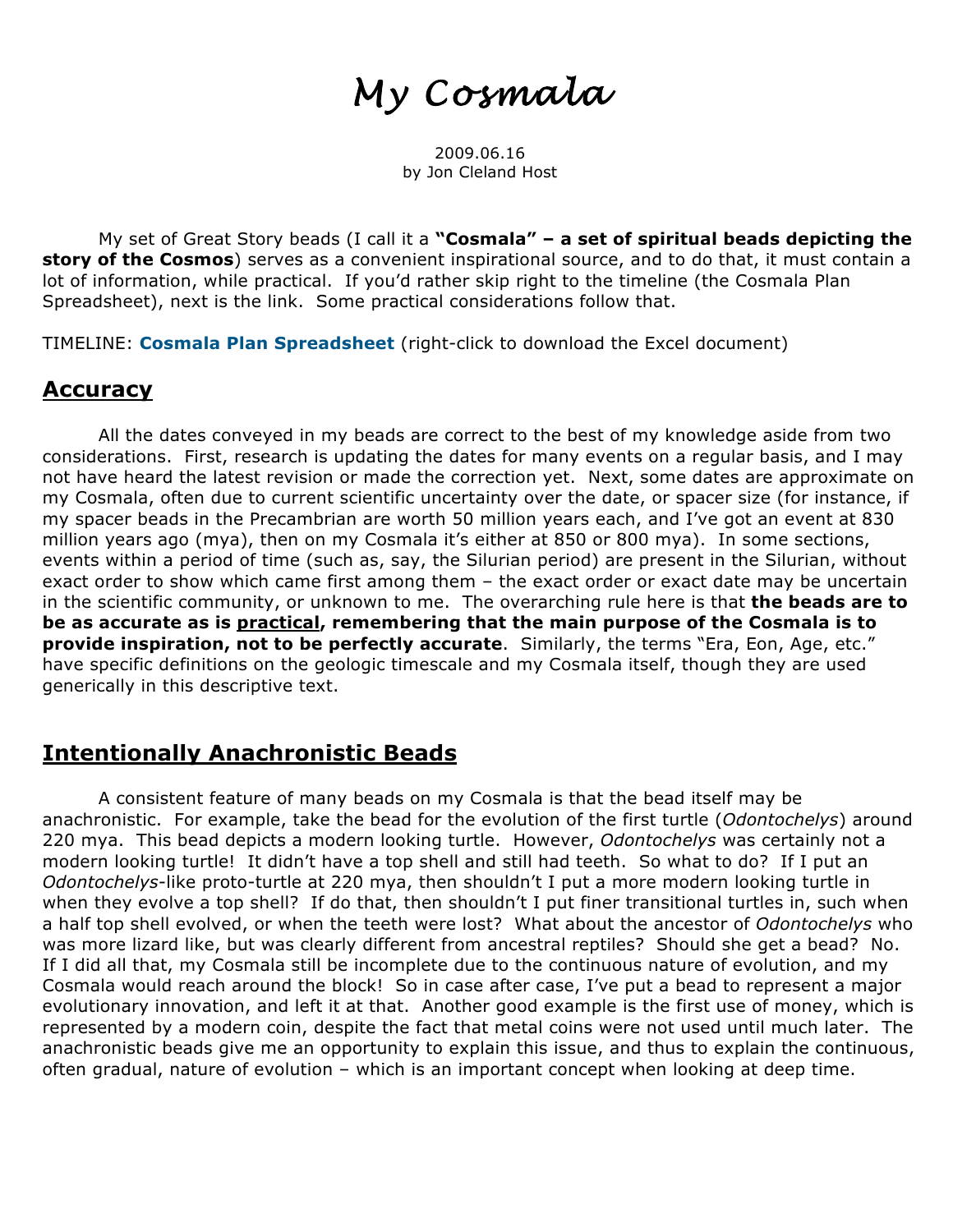#### **Length**

I've tried to keep my Cosmala as short as I can while still including beads for important evolutionary innovations. Even with a Cosmala over 18' long, I've found this process difficult. I'm often asked "do you have a bead for (some big event)?", only to answer sheepishly, "no, that's one I didn't make room to include.". Examples include major events like the formation of the supercontinent Gondwana, the evolution of snakes, some mass extinctions, Hammurabi's code, the Magna Carta, World War II, and so on.

#### **Safety**

For those who travel a lot and don't have young children, it's probably best to use strong cord so as to keep the Cosmala from breaking and spilling beads as described on the main great story bead website. However, I do have a toddler and a small child in the house, and as a paranoid father, I knew I'd much rather worry about spilled beads than about accidental strangulation hazards. So my Cosmala is strung with weak (15 pound test) hemp cord. I also make sure that the larger beads are never left out loose where they could be choking hazards.

#### **Spacer Bead Value**

My Cosmala consists of (around 250) beads to represent events, separated by small (size 6), colorful spacer beads. The spacer beads each represent a certain amount of time, thus allowing one to compare the time between events based on the spacer beads. Because evolutionary emergence has sped up over time, the spacer beads are each worth a larger amount of time each in the beginning of the Cosmala. The huge change in how much each spacer bead is worth demonstrates both the vast gulf of time behind us, as well as the remarkable increase in the speed of change. After the Great Radiance and formation of galaxies (which I'll cover below), the spacer beads show a continuous decrease in the length of time each represents, from 1 billion years each (1,000 My) to just 5 years for each bead at the end. If I had made my Cosmala using uniform spacer beads worth 5 years each, then it would reach from Detroit to north of the Mackinac Bridge!

(This small paragraph can be skipped by those averse to math). The only exception to that gradual decrease in the value of the spacer beads happens in the first 0.7 million years of the existence of our universe, where I use exponential seconds due to the very wide range of timescales involved. For instance, the inflationary time during the Great Radiance (the Big Bang) is represented by 18 dark rainbow beads, each representing a  $10^{-2}$  multiplier (a negative exponent), resulting in  $10^{-36}$  seconds of inflation. Then, the red beads represent the positive exponent of the number of seconds. For instance, the second set of red beads (13 beads) represents  $10^{13}$  seconds, which is 300,000 years. From the yellow spacer beads on to the current year, all beads represent a linear, not exponential, time value.

#### **Ancestor Spacer Beads**

As J. Primack & N. Abrams describe in their book "The View from the Center of the Universe", we hold a prominent place in the Great Story. While there may well be other intelligent societies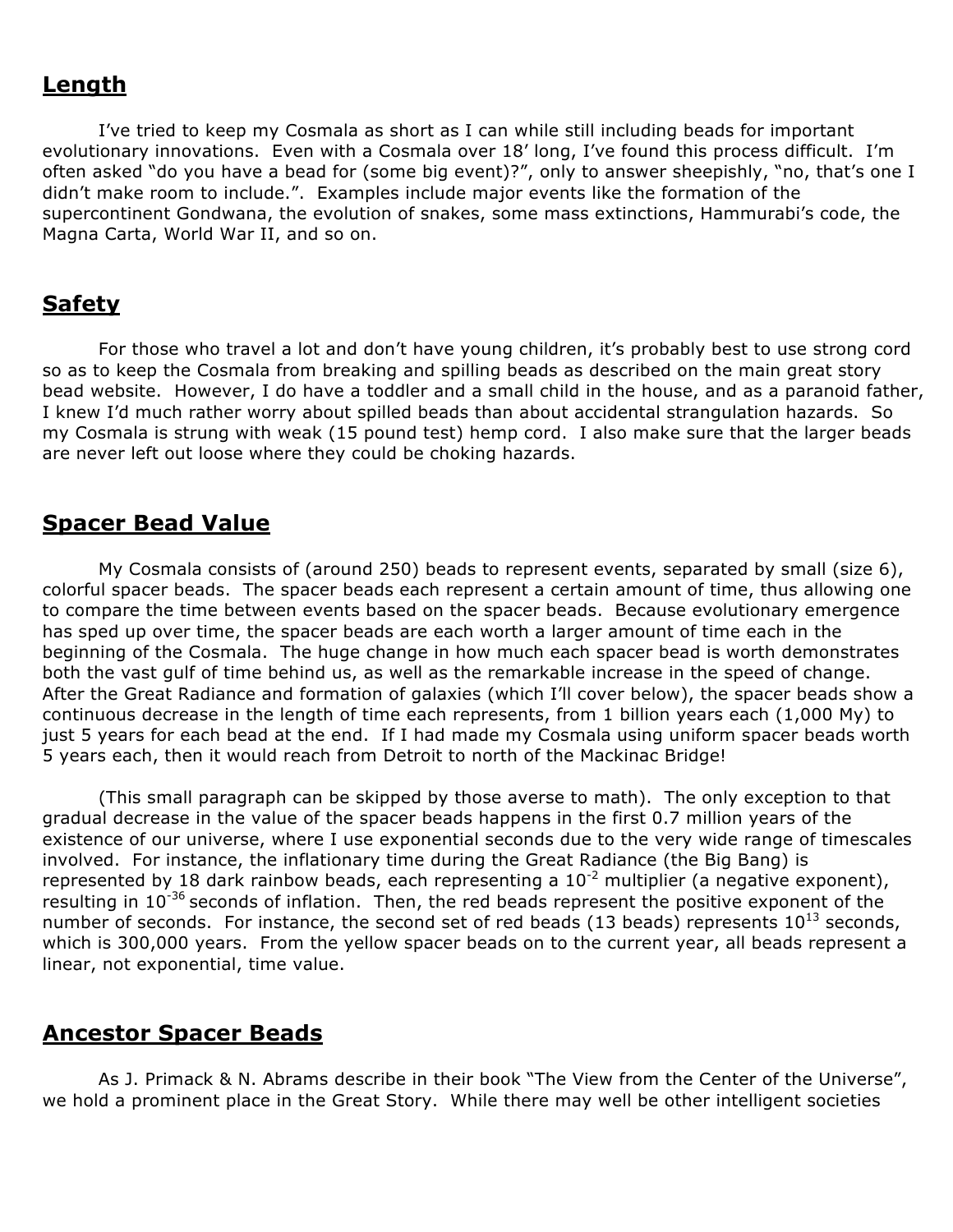elsewhere, this is the only one we know of. We are the Cosmos able to understand and be amazed by its own story. As such, our Ancestors are significant, and have been denoted in my Cosmala using a clear spacer bead on either side of any bead that represents an Ancestor of ours. This includes different types of Ancestors, (chemical, biological, intellectual, etc.), as can be seen on the Cosmala. Ancestor beads are denoted by light blue shading on the Cosmala Plan Spreadsheet.

#### **Eon Spacer Beads**

In addition to the uses of spacer beads described above, white spacer beads denote many of the main boundaries in named time eras that we humans have used to describe times in our history. Because we do not yet have a uniform naming convention, these names can sometimes overlap or have divisions in different places. For this reason and for brevity, only a few major divisions are used. Geologists have often made divisions at mass extinctions, so often these will coincide on the Cosmala. On the Cosmala Plan Spreadsheet, they are denoted by italicized text.

#### **Extinction Beads**

Some of the major or at least significant extinctions are noted with black beads. Local (as opposed to global) extinctions are sometimes shown as black spacer beads. Two of the largest extinctions (the Permian and Cretaceous extinctions) have real tektites beads.

## **Spacer Bead Color**

The colors of the spacer beads repeatedly "make a rainbow" - progressing from low frequency (red) to high frequency (violet), to symbolize the increase in the speed of evolutionary change. This color change also makes it easy to keep major time eras separate, and to help in remembering the meaning of specific beads. The changes in the color often occur at geologic or other changes in time eras, and as such are often preceded by a letter for that time era. The five times the colors go through this progression denote the five major Ages used in my Cosmala. The spacer bead color is denoted by the color of the background in the "number of spacer beads" on the Cosmala Plan Spreadsheet.

## **The 5 Major Ages**

The five major Ages are separated by the six major events described in the table below. Though these may not be the most important events on the whole Cosmala, they are significant events, and break the Cosmala into convenient, memorable Ages. Note that for each Age, the things that gave the Age its name are present in all subsequent ages. Even the dinosaurs are present today as birds. Why these six events? Why five Ages? Because it worked. Feel free to improve on this by using a different set of events and Ages if you choose.

| <b>Date</b> | Event/SuperAge |
|-------------|----------------|
|-------------|----------------|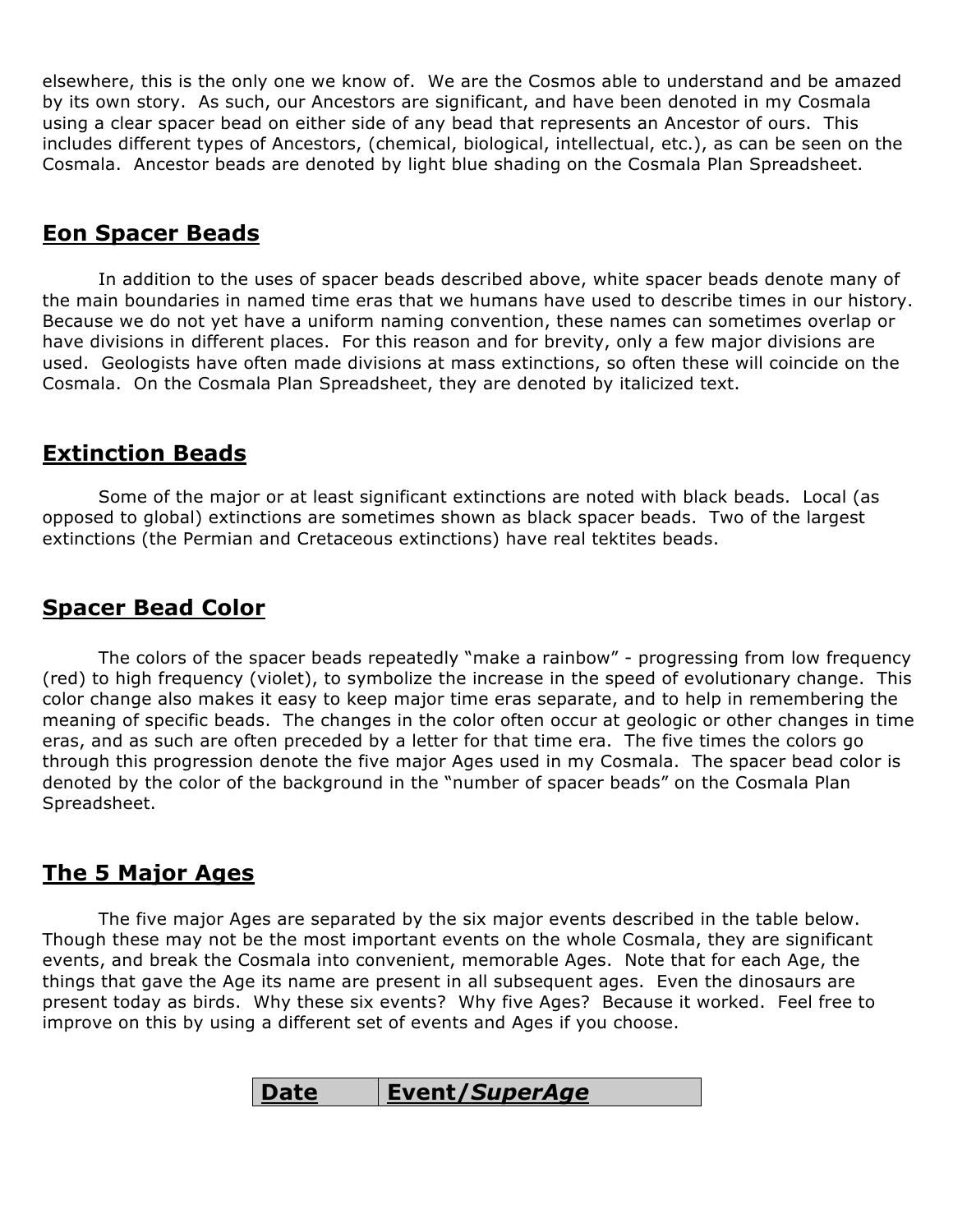| (mya)      |                              |
|------------|------------------------------|
| 13,700     | Great Radiance (Big Bang)    |
| to         | The Age of Galaxies          |
| 540 l      | <b>Cambrian Explosion</b>    |
| to         | The Age of Metazoans         |
| 250        | <b>Permian Extinction</b>    |
| to         | The Age of Dinosaurs         |
| 65         | <b>Cretaceous Extinction</b> |
| to         | The Age of Mammals           |
| $\sim 1.5$ | Human Control of Fire        |
| to         | The Age of Thought           |
|            | Today                        |

# **The Cosmala Plan Spreadsheet**

While making the Cosmala, I needed a reference to keep track of the information being put into it, and found that a compact spreadsheet worked well. My Cosmala spreadsheet has each line (row) specifying an event bead (as well as the number of colored spacer beads to precede that event). This spreadsheet is also useful as a reference when using the Cosmala for discussion, should a question about a specific date come up (I've memorized all the beads, but not all the dates!). I could put numbered date beads in, but that would add avoidable length. Plus, with dates of the five main boundary events memorized, and the spacer bead value known as well, it's usually not too hard to quickly calculate an approximate date – which is often well within scientific uncertainty for the date in question anyway. After all, the approximate flow of time and sequential order is more important than the exact date on a Cosmala. When printed out, the spreadsheet fits nicely on five pages, which can be taped together in one column and rolled like a scroll, allowing a compact and easy way to examine a given section of the Cosmala as needed. Quick reference tables of the Five Major Ages, as well as a summary overview of the Cosmala Spreadsheet are located on the last page for easy reference.

#### **Age/Epoch Name – Column A**

Column A contains the name of the Age, Epoch, or other time division (in italics). It also contains the numerical value of each colored spacer bead in millions of years. For example, cell A17 contains the value of 1,000, which is 1,000 My, or 1 Gy ( = 1 billion years). Cells in column A with spacer bead values are shaded yellow. Also, after the start of the Holocene, the date on the Cosmala in the BCE/CE date convention is listed in column A. The BCE/CE date is calculated by subtracting 10,000 from the Holocene Calendar Date. For the advantages of the Holocene Calendar, google "Holocene Calendar". As with the other columns, any cell in column A with a calculation result instead of a normal entry is shaded pale green.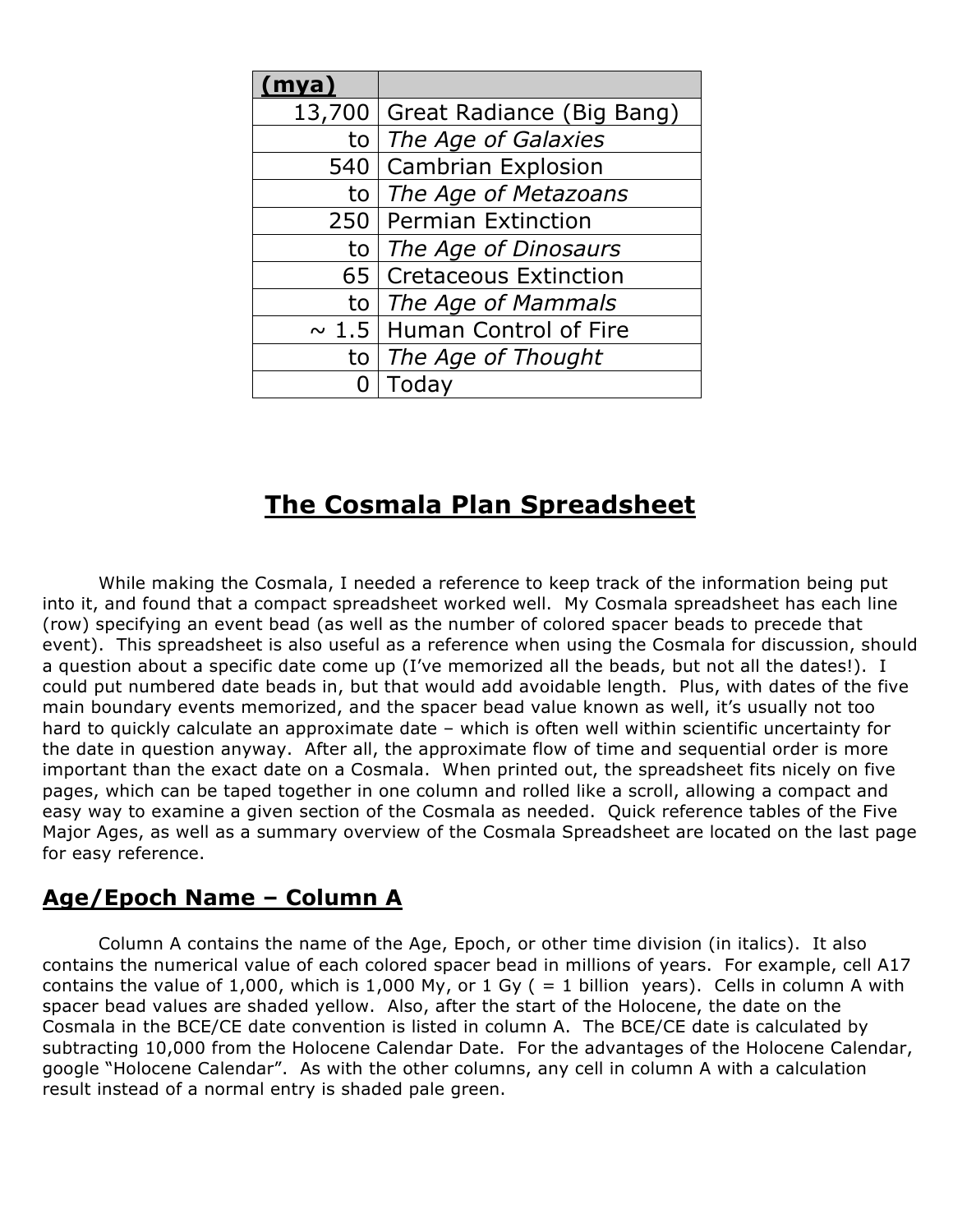## **Actual Best Estimate of Date – Column B**

Column B is simply the best estimate for the date of the event on that line. These are to the best of my knowledge, so they could be off, and of course many are very approximate as limited by scientific knowledge, my knowledge, or both. These "Anchor Dates" are in bold. These dates are listed in mybp (millions of years before present), or in the Holocene, using the BCE/CE convention.

## **Calculated Date – Column C**

Because each spacer bead has a certain value, the date of any event can be calculated by adding or subtracting the time shown by spacer beads between the event in question and some known date on the Cosmala (such as, say, the Permian Extinction). These calculated dates (shown in column C) should be reasonably close to the range of likely actual dates shown in column B. Column C is next to column B for easy comparison. In the Holocene epoch, this same comparison can be made by comparing Columns A and B, which are both expressed in the BCE/CE convention, while Column C shows the calculated HE date. The cells in column C calculate the age by subtracting the last set of spacer beads from the previously calculated date. For instance, the value shown in cell C36=C35-D36. Note that because each line is affected by the calculation on the previous line, a mistake back in, say, the Cambrian will mess up everything from then on, well into the Oligocene.

# **Spacer Time Length – Column D**

The value shown in column D is the total time shown in spacer beads between the previous bead and the bead represented by this row. For instance, the 200 shown in cell D48 is obtained by multiplying the number of spacer beads (from F48) by the time represented by each spacer bead (from cell A20). As mentioned earlier, the pale green color of the cells in this column show that each cell shows the numerical result of a calculation.

## **Event Description – Column E**

The event descriptions in column E are generally self – explanatory, describing the event commemorated by the bead on that line (row). Due to the large number of events in our Universe's history, each bead will often represent two or more events. If the date is not exactly known, the range of time that probably included the event is listed in this cell as well. Markers to designate some time divisions are also listed (in *italics*) in this column.

## **Number of Spacer Beads – Column F**

The cells in Column F list the number of spacer beads preceding the event described on a given line (row). The color of the background of each cell in column F shows the color of the spacer beads in each case. The values in column F are used to calculate the amount of time described by each group of spacer beads, with the result being shown in column D.

# **Bead Description – Column G**